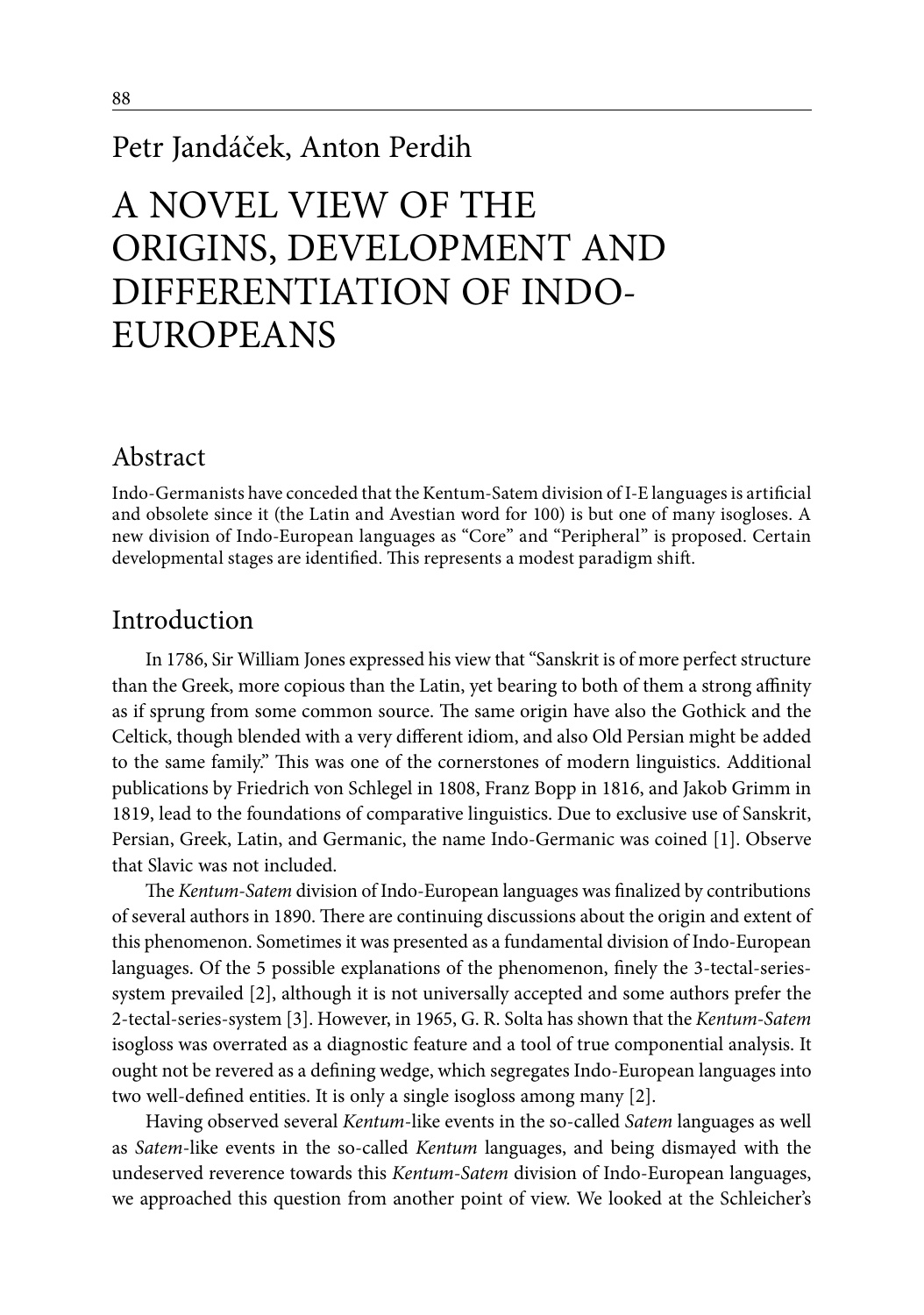

*Figure 1. The Schleicher's Language Tree*

Language Tree, Figure 1, not from the side but from the top. The new view resulted in a different division of Indo-European languages, namely into the *core* languages and *peripheral* languages [4]. At the same time, a working hypothesis about the origin of Europeans was presented [5].

The original [4] *Core-Peripheral* approach needs some revision. However, in any case the *core* languages remain to be the Slavic ones, whereas the *Kentum* languages are in any case *peripheral*. This is well in line with attempts to explain the *Kentum* effect by the involvement of Sudanic languages, Kafir languages in Hindukush, North Pamir languages, Caucasus languages, Tocharic, and Anatolic languages, cf. [2,3]. Indicative is also the statement of W. Jones expressed in 1786 that "the Gothick and the Celtick are blended with a very different idiom". The question persists: what would be his opinion if he had used also Slavic. On the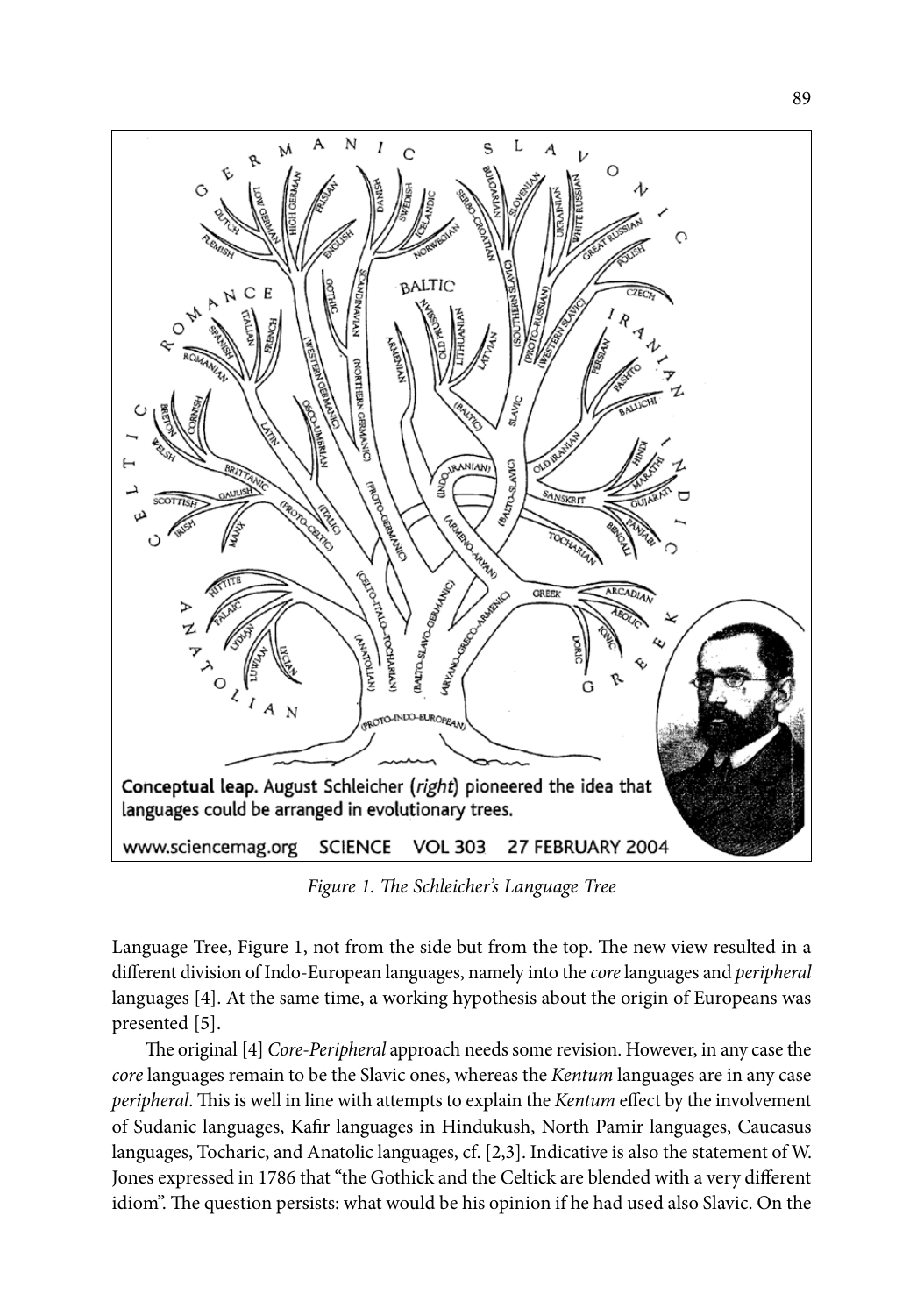

*Figure 2. Bachmann's [6] map of Kentum and Satem languages*

other hand, present-day authors contributing to Wikipedia [3] sometimes avoid the term *Kentum* and refer to Indo-European languages as simply - *Satem* and *Non-Satem*. While the *Satem* languages display integrity and a core of similarities, those languages that used to be called *Kentum* lack cohesiveness.

There is still the open question whether all languages relevant to clarify the origin of the so-called *Kentum* languages have been considered. Other Euro-Asian or African languages may yet find an extended membership in (or contribution to) what used to be called "*Kentum*". They may include (by some leap of faith) besides those mentioned above also some Ural-Altaic, Finno-Ugrian and even Turko-Tatar and Mongolic. It seems not likely that any more languages would ever join the *Satem* Core.

It is strange indeed that *Non-Satem*, which is not integrated - but disintegrated into many dissimilar languages - could have spawned the highly integrated *Satem* languages. It is more probable that the Slavoform *Satem* gave rise to the peripheral multiform *Non-Satem* or *Kentum*. Uniformity spawns multiformity. Not the other way around. On the other hand, how could it happen that from patently *Kentum* languages: Latin, Celtic and Germanic, with their various mixing and blending did not produce anything like a true *Kentum* but rather *Semi-Satem* if not pure *Satem*? The linguists explain it by later palatalizations. But, what triggered these palatalizations? At the moment there is no evidence of any other real cause than the *Satem* substratum. The conquerors of those lands were all *Kentum*; no one single *Satem* conqueror of those lands is recorded.

The insecurity of the doctrine of *Kentum* affirmation is evident in the vacant space depicted by the "gray area" stretching between Eastern Baltic and Northern Adriatic (Diachronic map and the Gray Hole [6] along the Amber Road, Figure 2). This is exactly the area occupied by the ancient Veneti - Venedi (and Wends). The geographic location of the "gray area" also corresponds to the Corded Ware region of the Lusatian culture.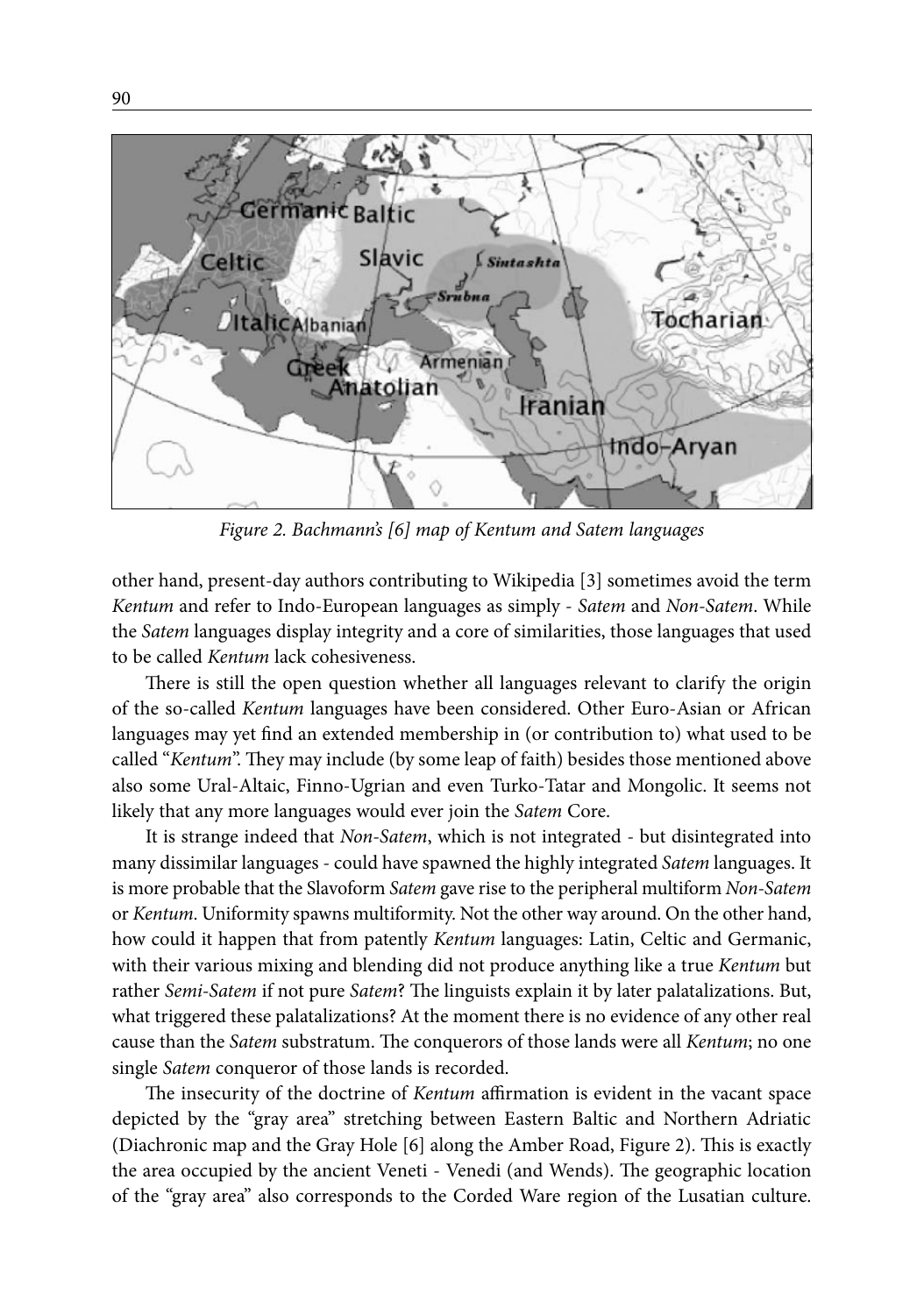Corded Ware horizon and the hypothetical situation around 2000 BC [6] indicate a drastic disagreement between the real situation and the learned construct.

## Reasoning

Consequently, the following points are presented:

#1. German attempt in the 19<sup>th</sup> Century to marginalize the Slavic role in the "Indo-Germanic" Languages was largely successful. This misinformation must be rectified, and the Slavic languages must be recognized as being *key* to the Indo-European phenomenon. The Slavic languages are not to be viewed as a peripheral branch of the Indo-European Languages, but should be recognized as the *trunk* of the Language Tree from which the other branches received their substance and sustenance, Figure 3.

#2. "Indo-Germanic" is a neologism which should be abandoned. Since Indo-Aryans branched off from the "Slavic Mother Tongue" (and "Slavic Mitochondrial and Y-chromosome genes") some 9,000 years ago [7], and since Germanic Languages branched off from the "Balto-Slavic" source only perhaps 4,000 years ago and subsequently incorporated Celto-Italic elements: "It appears to point to a situation in which Germanic began to develop within the Satem Core (as evidenced by its morphology) but moved away before the final



*Figure 3. Indo-European Language Tree as seen from above.*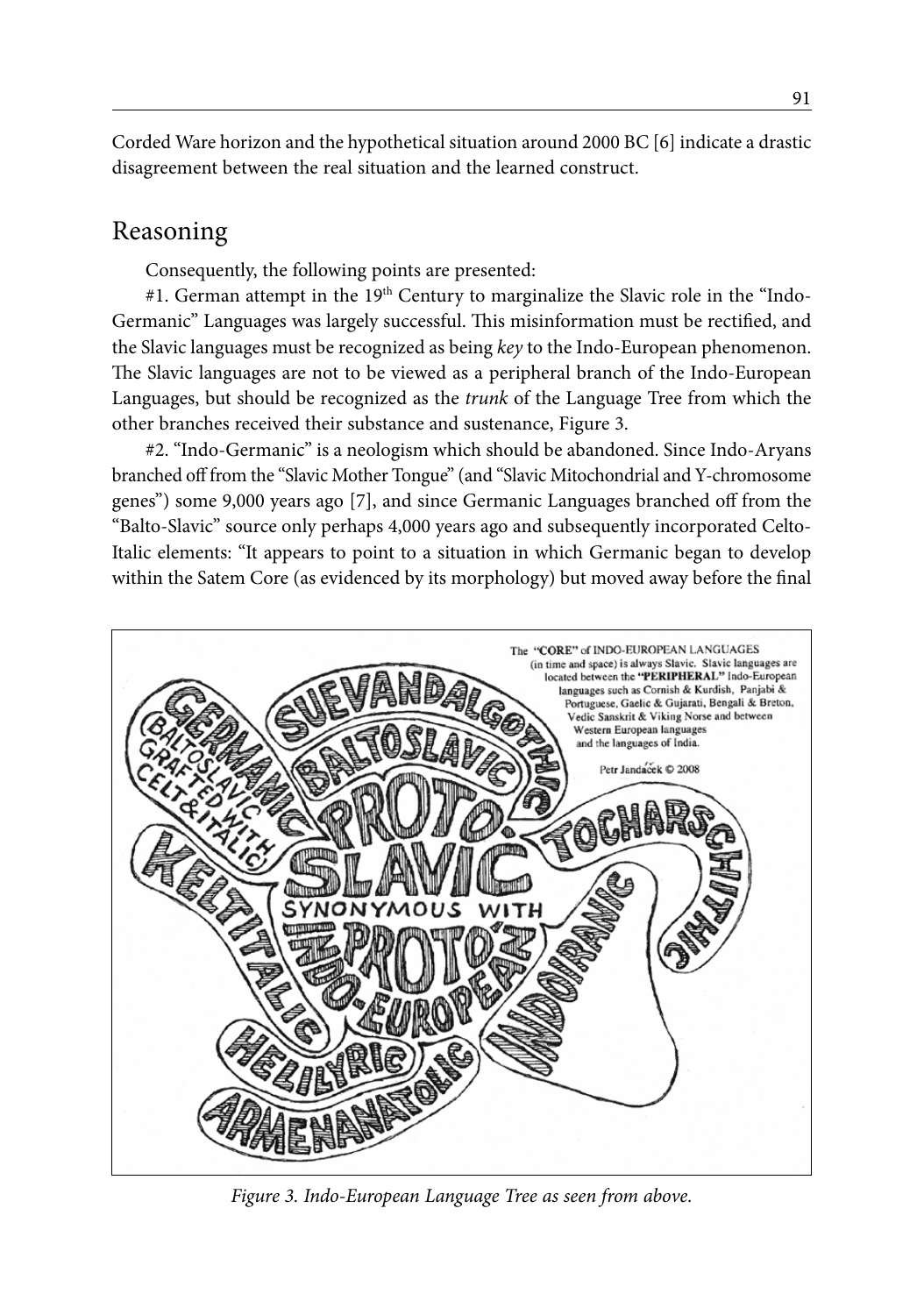satem innovations. It then moved into close contact with the "western" languages (Celtic and Italic) and borrowed much of its distinctive vocabulary from them..." [8], the term "Indo-Germanic" is as misleading as there would be in the animal kingdom the expression "Trilobito-Avian" (of trilobites & birds).

#3. We posit that the Slavic Languages as the organic *trunk* of the Indo-European Language Tree yield better terminology for the language branches. These branches would be Slav-Indoiranic, Slav-Armenanatolic, Slav-Tocharscythic, Slav-Suevandalgothic, Slav-Keltitalic and Slav-Helilyric. Thus, for sake of a more accurate understanding of the phenomenon we must create a new lexicon. Based on the 19<sup>th</sup> Century word choice of "Indo-Germanic" it would seem legitimate to apply a more accurate designation such as "Indo-Slavic". Similarly, to the west (based on the contributions of Ringe et al. [8]) we are justified in using terminology such as "Germano-Slavic". Preliminary evidence had suggested to a few linguists that Tocharian A and B are somewhat linked to Italic (Kelt-Italic). But based on geography, proximity, and the possible migration routes we are forced to accept Slavic as the missing link between western Europe and Chinese Turkistan.

#4. Dictates of foreign elites (German, Hungarian, Italian, French etc) have been imposed upon speakers of several Slavic languages and/or dialects. However, standardized Slavic "literary" languages have also been forced upon the speakers of dialects. The ancient mosaic of the Slavic substratum throughout Europe was best preserved in those areas where national states failed to impose a standardized language dictated from capital cities. Regional Slavic dialects survived best in Slovenia and adjacent (Slovenian speaking) regions of Italy, Croatia, Austria and Hungary. Similar preservation of dialects survived among the Polabian Slavs, among the Lusatian Wend-Sorbs and in Moravia.

#5. Remarkably, Slavic elements persisted with great frequency in Old English of a thousand years ago. For example, in the Lords Prayer "Fader Ure" [9] Old English used the Slavic word for "bread" - "hlaf" as in Chleb, Hleb, Chlieb, Chlib etc. If one reads Psalm 23 in Old English [10] it sounds much like a Slavic language. In this respect Old English is more Slavic than Modern English. Cf. also the case of surnames [11]. Similar observations that an older version of a language is more similar to Slavic than a younger one, have been made also in the case of some other old languages, e.g. Sanskrit (Vedic vs. Classical Sanskrit, as well as vs. modern I-E languages in India) [12], Etruscan [9] p. 344, and Greek (Homer's vs. Classical) [13,14].

#6. We can lump certain language branches into "super-branches" like Iranian languages can be lumped with languages of India into Indo-Iranic, and Celtic and Italic languages can form a super-branch "Keltitalic". But, ultimately all the branches and super-branches issue from the Slavic trunk. The Slavic languages did not grow out of an "Indo-Germanic" trunk.

#7. Proto-Slavic is in fact synonymous with Proto-Indo-European and aught to be replaced in all literature.

#8. Slavic languages (because they were the substratum in Europe) continue to be more mutually intelligible than do the more recent Germanic, Romance, Celtic and other languages on the Continent.

#9. The Veneti of northern Italy and Wendi, Venedi and other Slavic people of western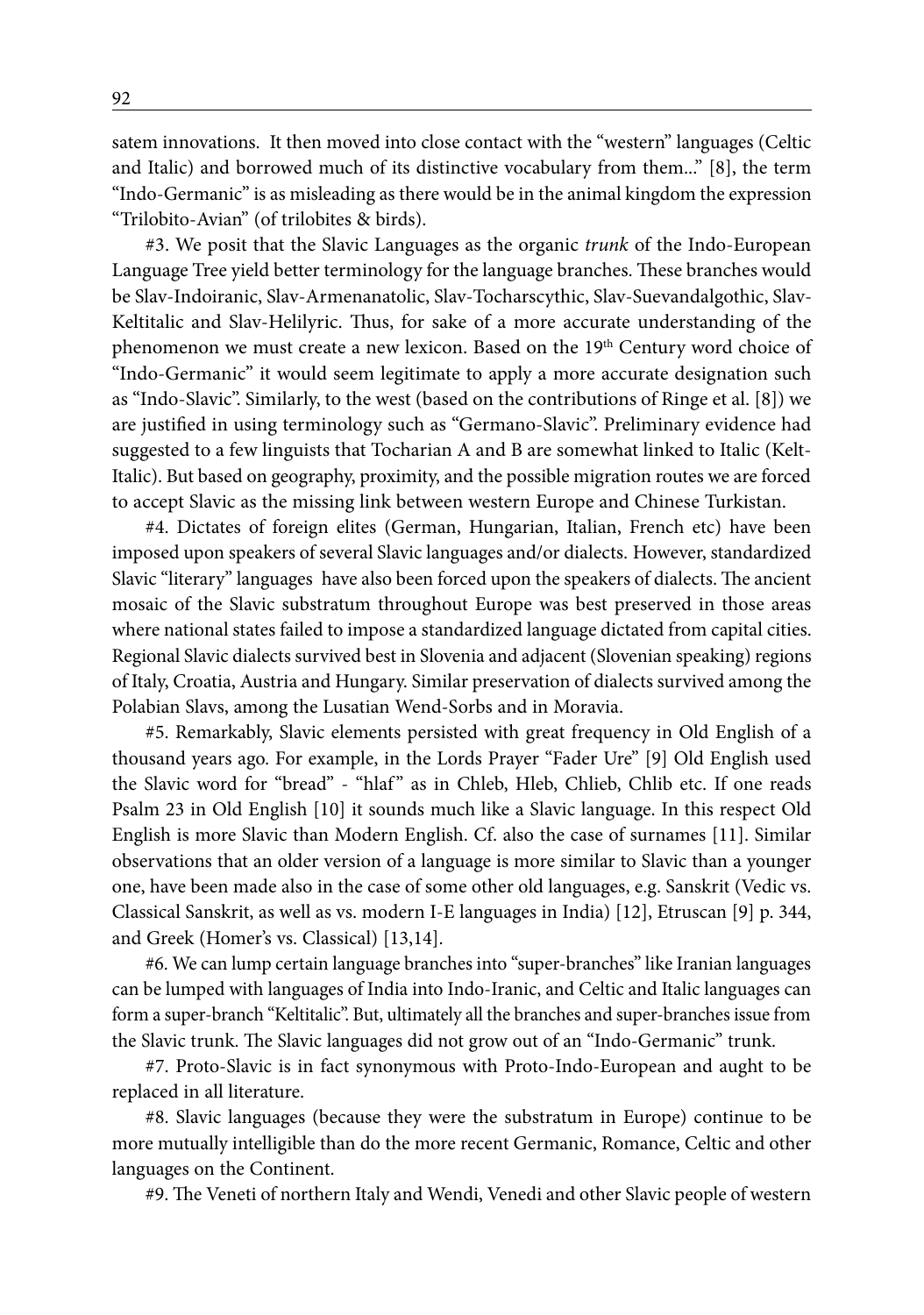and central Europe and (especially along the Amber Trail) who share similar spelling were the prototype Slavs and prototype Indo-Europeans. From here they had spread to Vladivostok to the east and Greenland (and North America) to the west, and India to the south east. The Slavic people *did not* move westward from the Pripyat River marshes merely 1500 years ago but were autochthonic population of Europe since the Stone Age. If there were any Slavic migration of any significance they would be in modern times towards Vladivostok. The Slavic toponymy observed in many parts of Europe [15] could be inherited from prehistoric Venetic-Slav populations or their predecessors.

#### **Consequences**

The Core/Peripheral model [4] together with other published explanations [16] seems to be a good tool to explain this.

From the proto-Slavic core in the Southeastern, Southern and Central Europe (originated from the Adriatic, Danubian, Aegean, and Black-Sea refugia during the Last Glacial Maximum) the people expanded, especially after the introduction of agriculture and stockbreeding in Neolithic. On expansion they mixed with the indigeneous settlers of those areas. In the west, proto-Slavic people mixed with those originating from the Thyrrenian refugium turning them Indo-European but not in all instances Slavic. Only the Basques remained there non- Indo-European. They, however, accepted several I-E expressions [17,18].

In the east, the proto-Slavs mixed on the one hand with those living north of Pamir and Himalayan regions, and with these influences they absorbed language features which the 19th Century scholars identified as Kentum (Centum); and to some degree they lost their Satem features. South of Pamir and the Himalayan region became the new homeland of the immigrants from Europe. Without external pressures for major change they remained in the Satem fold. Satem-like features dominated early Sanskrit, but in post-Rigvedic Sanskrit texts [2] one can detect the appearence of Kentum-like features at the corresponding depreciation of Satem elements under the influence of Dravidian loans.

From north of Pamir and Himalaya, by about 2000 BC these mixed people who had lost several Satem characteristics and obtained a number of Kentum features, started to intrude into Europe as Satem converting to Kentum I-E conquerors, subdueing the peripheral regions of Satem proto-Slavic peoples. The latter lost many Slavic characteristics, but did not yet change to Kentum. The Greeks, on the other hand, have also Hamitic ancestors [19], who may be intruders into the southern part of Slavdom bringing with them the Kentum characteristics, which some linguists see in Sudan [2].

#### Timeline

A Time-Line of past events that led to present situation is as follows:

– "Out of Africa" due to warm and dry climate by around 130 000 BP; expansion mainly along the southern European and Asian coasts till about 70 000 BP;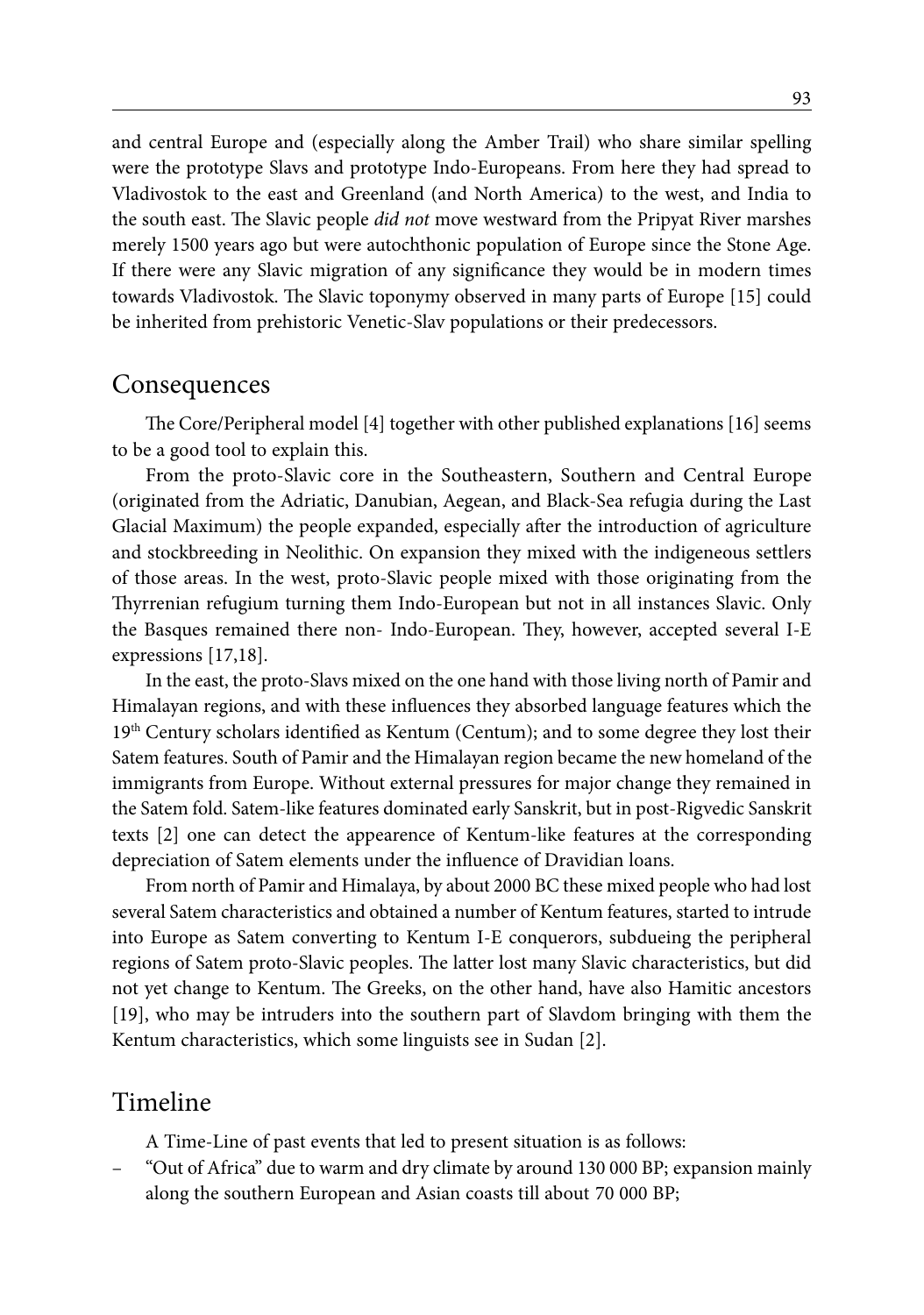- The Tobe explosion and serious cooling around 70 000 BP; survival of few thousands of peoples, mainly at the coasts, mainly in tropic and subtropic regions; their subsequent slow expansion, also into interior of Europe and Asia; the possibility of some survivals somewhere in East Asia, India, as well as also at the Mediterranean is not to be ignored; first known symbolic culture [20];
- West Mediterranean survival or expansion from north-west Africa into territories of present Spain, France and Italy of genetic predecessors of present-day Basques, Irish, etc; let us recognise them as proto-Thyrrenians (rather than Italidi [21], since they resided not only on the Italian peninsula but all around the Thyrrenian Sea and in adjacent lands towards the Atlantic);
- East Mediterranean survival or expansion of proto-Slavs from northeastern Africa or from India [22] into the Levant, Fertile Crescent, Aegean, Black Sea and Danube area;
- The 30 000 BP situation where the proto-Thyrrenian people lived from the Atlantic Ocean to the Adriatic and Scandinavia, whereas proto-Slavs populated the areas east of them in the above mentioned areas;
- Till about 20 000 BP retraction into the Last Glaciation refugia; proto-Slavs mainly into the Black Sea refugium, into the Balkans and partly also into the Adriatic refugium; proto-Thyrrenians mainly into the Thyrrenian refugium, whereas more to the south the situation remained largely unchanged. In the refugia mixing and homogenization of people;
- $\sim$  20 000 BC (Sea of Galilee) first indications [20] of sedentism among people who might have been fishermen; fishermen seem to have been most amenable to develop agriculture;
- By around 14 000 BC there is an expansion from the coastal areas of the refugia northward and into the mountains; especially from the Adriatic refugium as the lowlands near the Adriatic coastline are now below the sea level;
- Hunters were more amenable to develop stockbreeding, stationary or nomadic, possibly after 10 000 BC;
- Fertile Crescent, ~8500 BC: domestication of several cereal species and pulses, as well as sheep, goats and cattle [20]
- Before 6000 BC separation of proto-Indians and proto-Slavs [22,23];
- By about 6000 BC, on the one hand the first expansion of agriculture in the Balkans; by learning, trade, and travel [24]. On the other hand, intrusions of proto-Arabs (or other proto-Semites) into Mesopotamia by about 6000 BC, into Palestine around 1850 BC and massively after the Exodus, by around 1200 BC;
- By about 5600 BC the second wave, more efficient, longer lasting expansion of agriculture, mainly along the rivers, progressively as far as Scandinavia, northern Mediterranean, western Europe and British Isles, causing Indo-Europeanization of substantial parts of indigenous proto-Thyrrenian peoples, and introduction of Slavic-like vocabulary into Basque. Merging of material cultures [25] indicates Indo-Europeanization of (proto-Finnic [26]) proto-Balts (by proto-Slavs arriving from the Danube area) into Balto-Slavic till about 3000 BC, etc, producing linguistic and genetic clines observable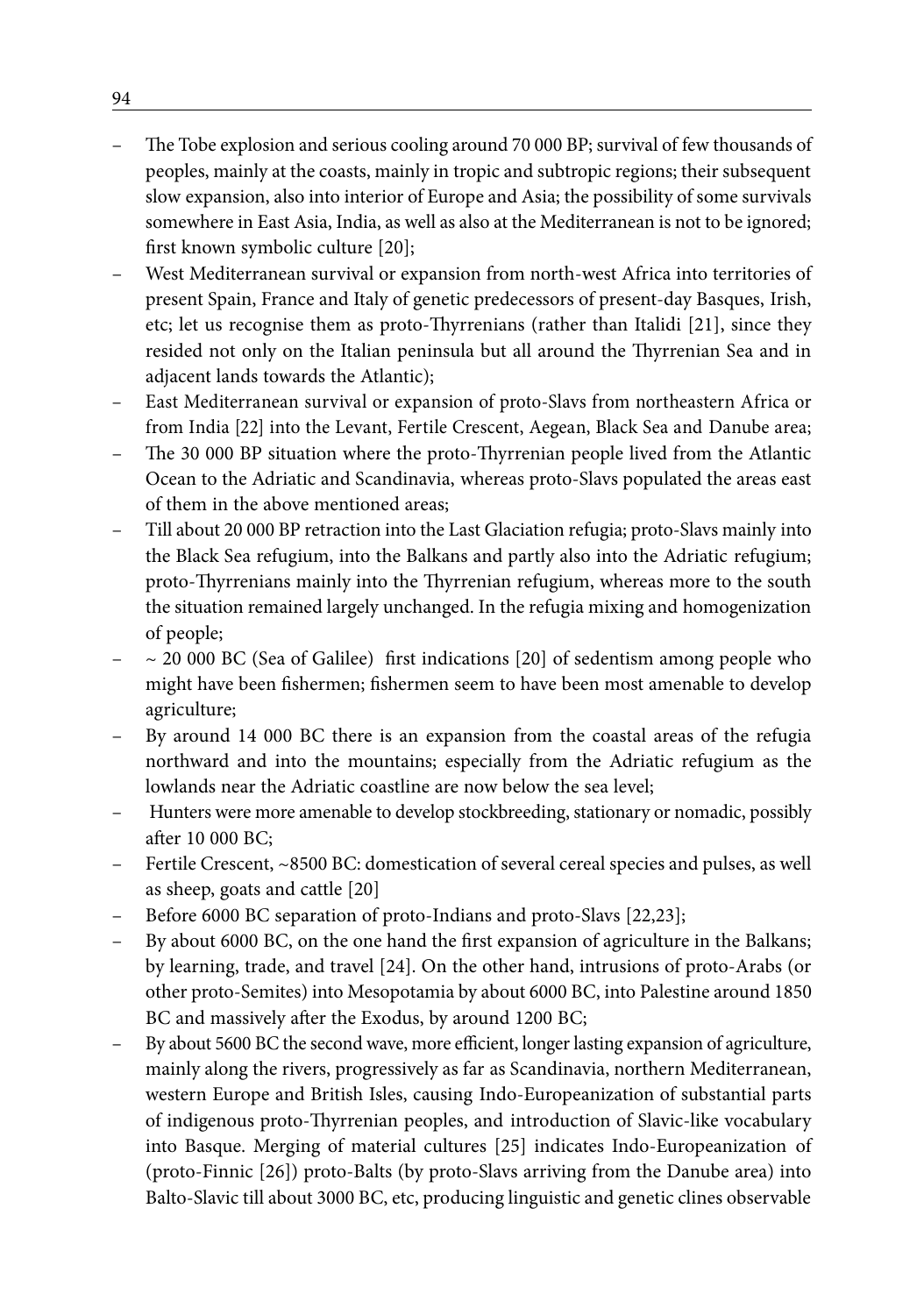still at present time, and being in line with the Czech and Polish mythology about the arrival there of their ancestors [27];

- In parallel, the expansion of nomadic stockbreeder proto-Slavs from Near East and (South-) Eastern Europe into Central Asia and about 4000 BC reaching as far as China; mixing with indigenous peoples. One of these groups would become later the Tocharians;
- By about 2000 BC, their expulsion by the Chinese; start of their intrusions towards west into Europe; e.g. Hyxos 1750 BC into Egypt, etc;
- Their main intrusion into Europe and Near East after 1300 BC resulting in "Peoples from beyond the Sea" around 1200 BC. Turko-Tataric expressions for leaders of Etruscans [28, 29] as well as the presence of the Y haplogroup HG26 in Italy [23] indicate that they were possibly commanded by Turko-Tatar people;
- After defeats, their retraction into Europe. Subduing the original population and forming "new peoples" like Etruscan, Oscan, Umbrian, Latin; formation of ravaging groups in the central Europe, which promoted defensive architecture (forts) over vast areas;
- By around 700 BC these ravaging groups were driven north into previously proto-Thyrrenian/protoSlavic Scandinavia, where they mixed and became the foundation stock of proto-Germans, who expanded intruding (approx. 200 BC to 200 AD) south, east and west into traditionally Celtic, Baltic and Slavic regions.



*Figure 4. Indo-European Language Tree as seen from the side in the time span from about 8000 to 0 BC.*

A vignette of this time-line is presented in Figure 4 indicating graphically the course of some events that led to the development of Indo-European languages as we know them today.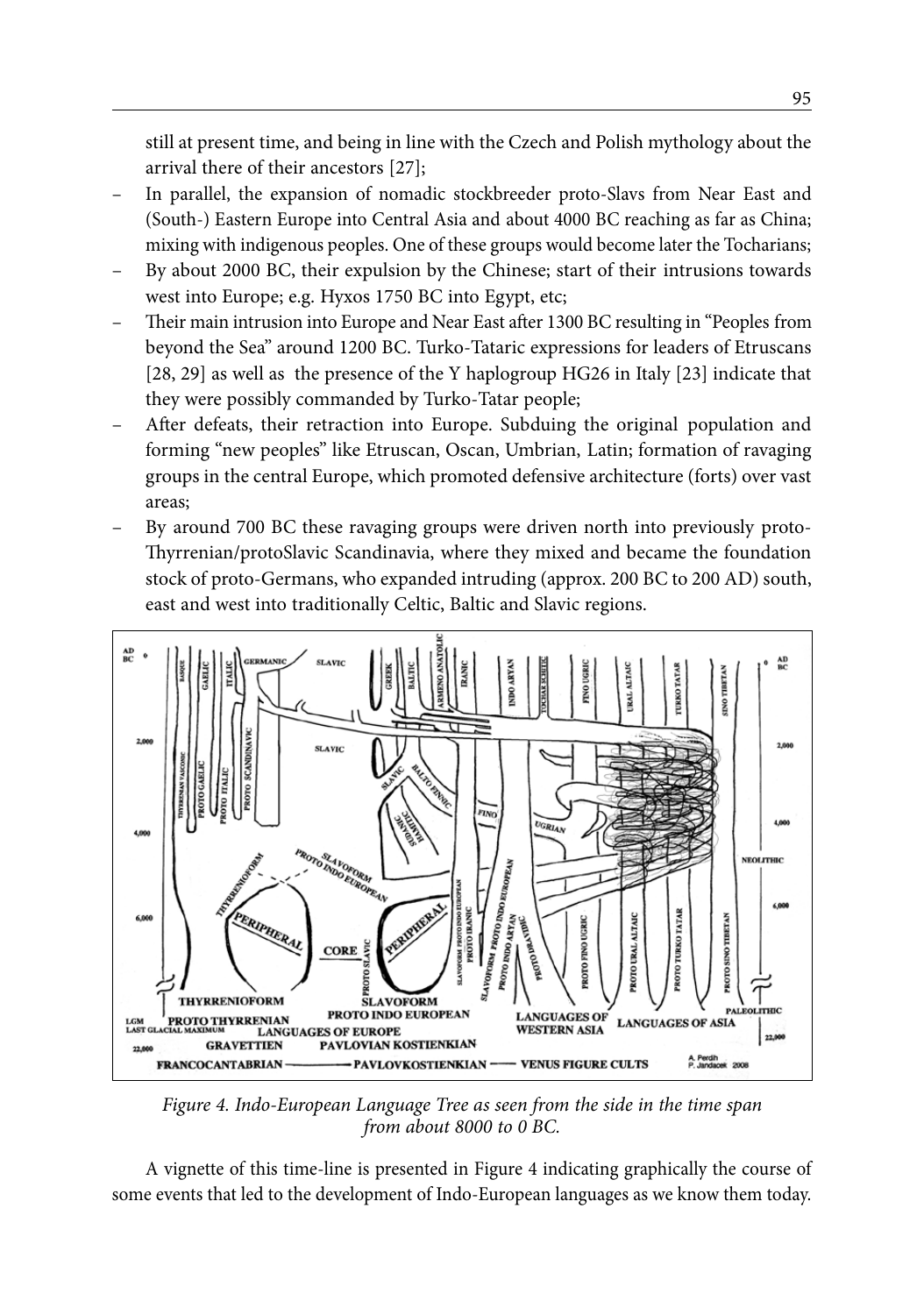#### Conclusions

Thus, the Kentum I-E languages are derived from Satem ones and not vice versa. These events did not proceed through internal developments in the proto-Slavic I-E languages, but primarily by the influence of proto-Slavic on neighbouring non-I-E languages by events which produce patois, pidgin, creole and other such derivations - as the consequences of elite dominance. And *vice versa*, by influence of non-I-E languages on parts of proto-Slavic. Subsequently, it was followed by elite dominance effect of some of the newly formed Kentum groups over some of the Satem ones.

The massive extinctions of Indo-European languages in the past [30], being it physical or only linguistic, should be sought for not only in Europe, but also in south-west Asia where the development hunter/gatherer > hunter/harvester > mixed farmers (farmers/ stockbreeders) might have been performed by proto-Slavs, who in the later periods (e.g. by the sixth millenium in Mesopotamia, after about 1000 BC in Palestine, still later in Anatolia) were subdued, exterminated, assimilated or replaced by other populations or lost their linguistic characteristics due to elite dominance. In Europe, however, the neolithic proto-Slav farmers/stockbreeders seem to have expanded into previously non-Slavic, i.e. non- I-E areas, forming on the one side the Balto-Slavic cline north of Carpathian mountains, whereas north, south, and west of the Alps they effected the Indo-Europeanzation of most of the people descended from the Thyrrenian Sea refugium. After the Roman conquest, and especially after German conquest, the Slavic communities in western Europe (Great Britain, France) and central Europe (Germany, Switzeland, Austria, Hungary, Italy) experienced gradual decline and were finally systematically assimilated during last centuries.

Great caution must be exercised when extracting supposedly \*Indo-European features from Baltic languages. Namely, the Balto-Slavic complex had not formed until about 4000 to 3000 BC [25] from the primordial proto-Finnic [26] and incoming proto-Slavic, with later contributions from other sources. It is possible that when a non-Slavic feature found in Baltic languages is proclaimed as Indo-European, this feature may be in fact non-Indo-European by origin. This warning applies also to other "peripheral" Indo-European languages.

In future research it is imperative also to distill the proto-Thyrrenian features ostensibly preserved in Saami, Old Irish, western Irish dialects (especially in Connaught, Munster, Ulster, Leinster [31]), Old Norse, Basque, Berberic, Sardinian, as well as in the most archaic western and eastern Slovenian dialects.

When doing this type of research, geolinguistic principles are to be considered. However, one must keep in mind, that the rule that "the center is innovative, whereas the periphery is conservative", is a secondary, not a primary rule. When the languages are in isolation, they are quite stable and change slowly. Whereas, in contact with other languages, they are less stable and as a result change faster. The changes start with borrowings and they increase with the introduction of the logic (structure) of the other language. The combination of both effects is reflected in the innovations. Thus the consequence (and not the cause) is that "the centers, where different people meet, are innovative. The periphery, especially in isolated places, is conservative".

And, besides the present [21] static one, a Dynamic Theory of Continuity is to be put together based on the lines presented above.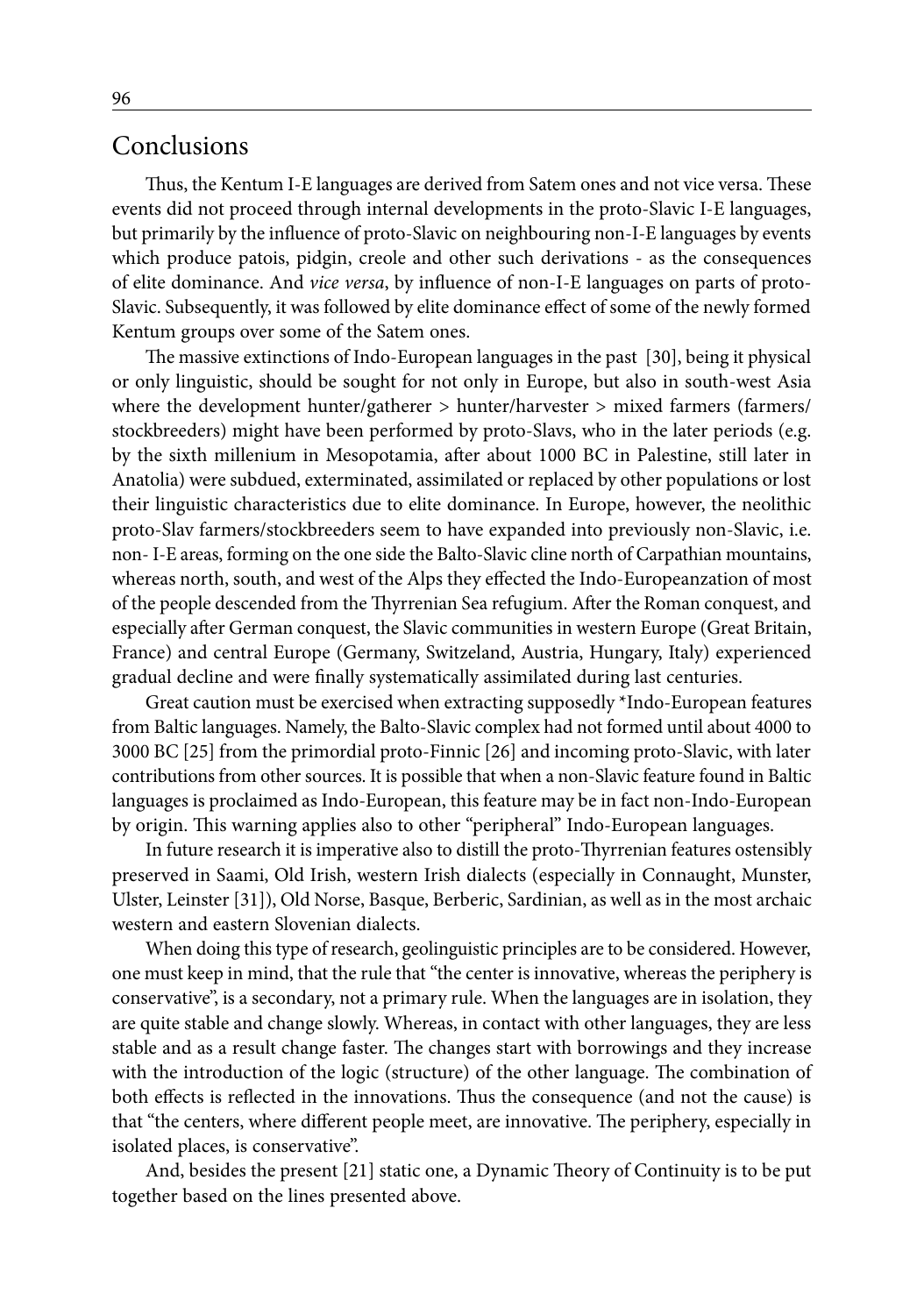#### References

- 1. O J L Szemerényi, *Introduction to Indo-European Linguistics*, Oxford University Press, Oxford 1996
- 2. J Tischler, Hundert Jahre *kentum-satem* Theorie, *Indogermanische Forschungen*, 1990, *95*, 63- 98
- 3. http://en.wikipedia.org/wiki/Centum-Satem\_isogloss, 4. 10. 2007
- 4. P Jandáček, *Origin of Speeches*, Los Alamos 2000; revised in 2008: http://www.veneti.info/index.php?view=article&catid=25%3Alinguistics&id=126%3Aorigin-ofthe-speeches&option=com\_content&Itemid=165
- 5. A. Perdih, Izvor Evropejcev v luči ugotovitev Tomažiča, Šavlija in Bora (Origin of Europeans in the light of findings of Tomažič, Šavli and Bor), *V nova slovenska obzorja z Veneti v Evropi 2000 - Tretji Venetski zbornik* (*Into new Slovenian horizons with Veneti in Europe 2000 - the Third Veneti Proceedings*), I. Tomažič, Ed., Editiones Veneti, Wien 2000, 17-27
- 6. D A Bachmann, http://en.wikipedia.org/wiki/Satem, 4. 10. 2007
- 7. J Skulj, J C Sharda, R Narale, S Sonina, 'Lexical Self –Dating' Evidence for a Common Agro-Pastoral Origin of Sanskrit 'Gopati', 'Gospati' and Slavic 'Gospod', 'Gospodin' Meaning *Lord*/ *Master*/*Gentleman* more than 8,000 Years Ago, *Vedic Science*, **2006**, *8*(1), 5-24; cf.: *Proceedings of the Fourth International Topical Conference Ancient Inhabitants of Europe*, Jutro, Ljubljana 2006, 40-58; http://www.korenine.si/zborniki/zbornik06/skulj\_sanskrt06.pdf
- 8. D Ringe, A Taylor, T Warnow, *The Los Alamos Monitor*, January 2, 1996, p.1; http://repository.upenn.edu/ircs\_reports/11
- 9. http://rickmk.com/rmk/Pray/ang-our.html
- 10. J Diamond, *The third chimpanzee*, HarperCollins Publisher, NewYork 1993/2006, p. 275 ISBN-13:978-0-084550-6 (pbk.)
- 11. A Rant, Surnames in Swansea Area (Wales, Great Britain) and in Slovenia, *Zbornik pete mednarodne konference Izvor Evropejcev* (*Proceedings of the fifth international topical conference Origin of Europeans*), Jutro, Ljubljana 2007, 207-212; http://www.korenine.si/zborniki/
- 12. J Skulj, J C Sharda, Indo-Aryan and Slavic affinities, *Zbornik prve mednarodne konference Veneti v etnogenezi srednjeevropskega prebivalstva* (*Proceedings of the First International Topical Conference The Veneti within the Ethnogenesis of the Central-European Population*), Jutro, Ljubljana 2002, 112-121; http://www.korenine.si/zborniki/zbornik01/htm/skulj\_indo.htm
- 13. O Belchevsky, A new look at classical mythology with the help of Slavic and Macedonian vocabularies, *Zbornik tretje mednarodne konference Staroselci v Evropi* (*Proceedings of the Third International Topical Conference Ancient Settlers of Europe*), Jutro, Ljubljana 2005, 135-144; http:// www.korenine.si/zborniki/zbornik05/belchevsky\_myth.htm
- 14. O Belchevsky, A study of the origins, connections and meanings of the Indo-European words *reeka, ree, rea* (river) in language and mythology, *Zbornik tretje mednarodne konference Staroselci v Evropi* (*Proceedings of the Third International Topical Conference Ancient Settlers of Europe*), Jutro, Ljubljana 2005, 145-158; http://www.korenine.si/zborniki/zbornik05/belchevsky\_rea.htm
- 15. J Šavli, M Bor, I Tomažič, *Veneti First Builders of European Community Tracing the History and Language of Early Ancestors of Slovenes*. Editiones Veneti, Vienna, Austria; Co-published by A Škerbinc, Boswell, Canada 1996, ISBN 0-96811236-0-0
- 16. A Perdih, Vplivi zadnje poledenitve na praprebivalstvo Evrope (The influence of the Last Glacial Maximum on the ancient settlers of Europe), *Zbornik posveta Praprebivalstvo na tleh Srednje Evrope* (*Proceedings of the conference Ancient Settlers of Central Europe*), Jutro, Ljubljana 2003, 41-50; http://www.korenine.si/zborniki/zbornik02/perdih02.htm
- 17. P Jandaček, L Arko, Linguistic connections between Basques and Slavs (Veneti) in antiquity. *Zbornik prve mednarodne konference* Veneti v etnogenezi srednjeevropskega prebivalstva